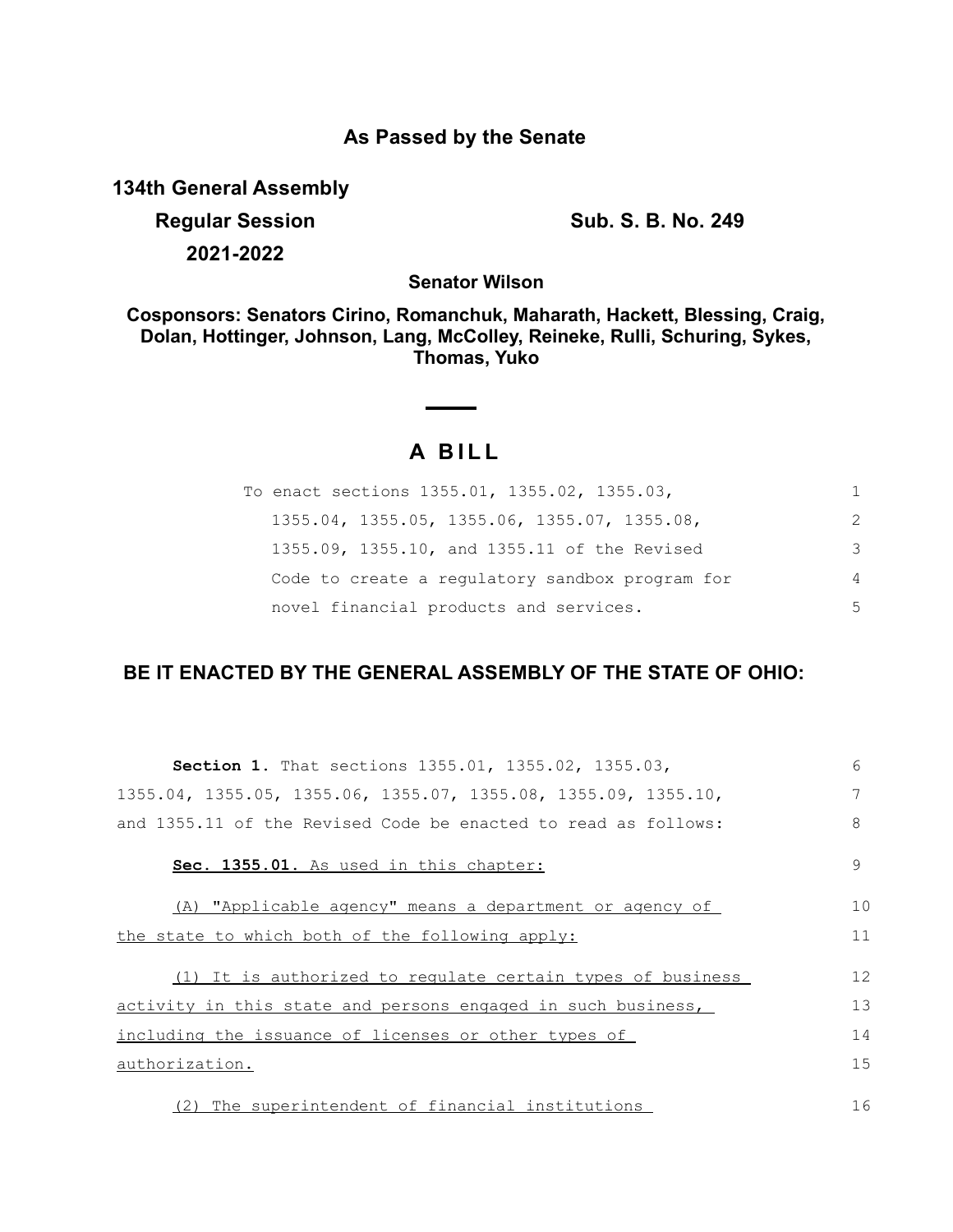| determines the department or agency would regulate a sandbox     | 17 |
|------------------------------------------------------------------|----|
| participant if the person were not a sandbox participant.        | 18 |
| (B) "Consumer" means a person that obtains, from a sandbox       | 19 |
| participant, a novel financial product or service that is to be  | 20 |
| used primarily for personal, family, household, or business      | 21 |
| purposes. "Consumer" includes a legal representative of the      | 22 |
| person.                                                          | 23 |
| (C) "Financial product or service" means a product or            | 24 |
| service that requires licensure or other authorization under, or | 25 |
| that includes a business model, delivery mechanism, or element   | 26 |
| that requires a license or other authorization to act as a       | 27 |
| financial institution or other person that is regulated by,      | 28 |
| Title XI or Chapter 1315., 1321., 1322., 1733., 4712., 4727., or | 29 |
| 4728. of the Revised Code. "Financial product or service" does   | 30 |
| not include a product or service that requires licensure under,  | 31 |
| or that includes a business model, delivery mechanism, or        | 32 |
| element that requires a license to act as a person regulated by, | 33 |
| Chapter 1707. of the Revised Code.                               | 34 |
| (D) "Novel financial product or service" means a financial       | 35 |
| product or service that makes use of or incorporates new or      | 36 |
| emerging technology, or reimagines uses of existing              | 37 |
| technologies, to address a problem, provide a benefit, or        | 38 |
| otherwise offer a product, service, business model, or delivery  | 39 |
| mechanism that is not known by the superintendent of financial   | 40 |
| institutions to have a comparable widespread offering in this    | 41 |
| state.                                                           | 42 |
| (E) "Person" has the same meaning as in section 1.59 of          | 43 |
| the Revised Code.                                                | 44 |
| "Regulatory sandbox" means the program established by<br>(F)     | 45 |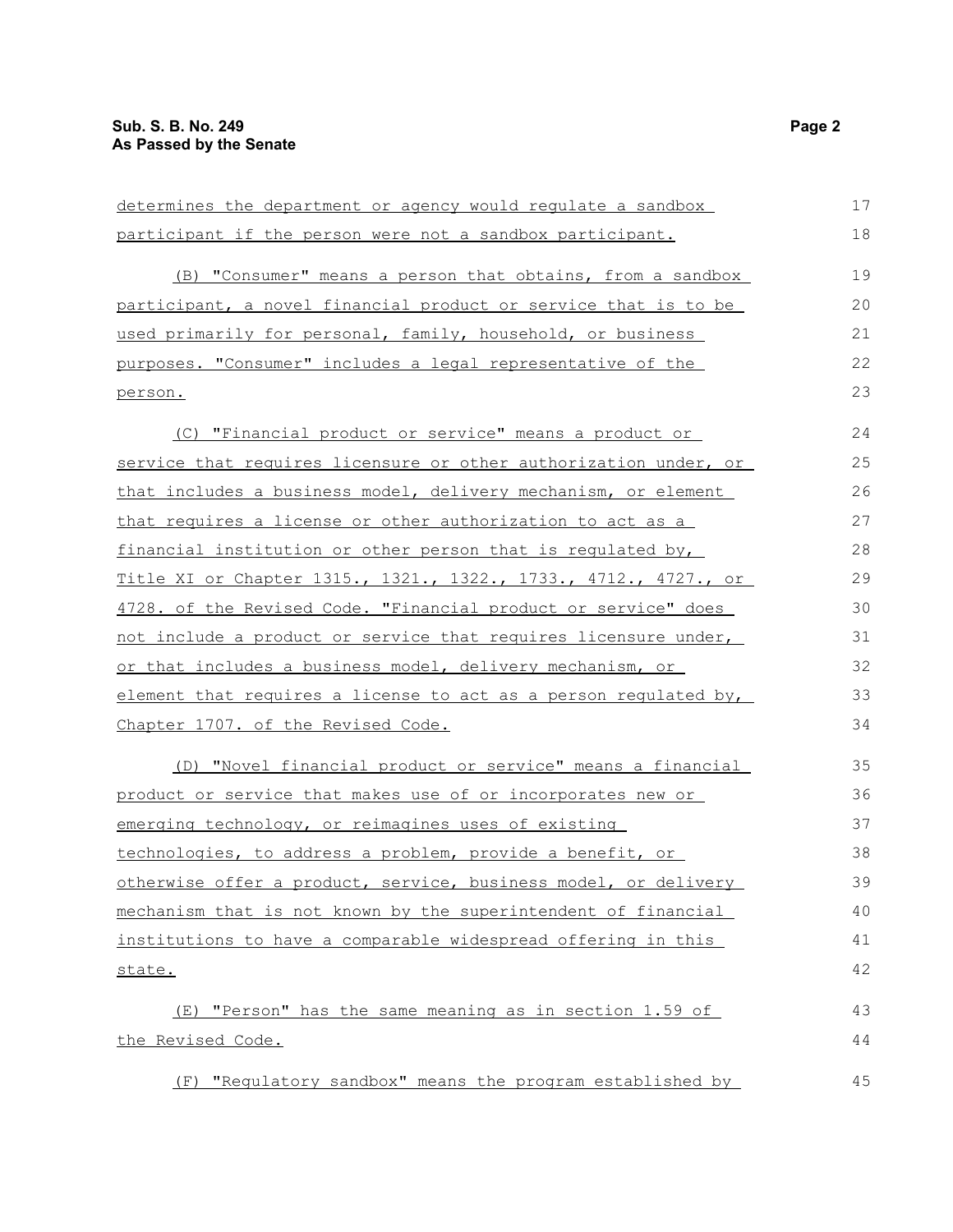| this chapter under which a person is licensed to temporarily     | 46 |
|------------------------------------------------------------------|----|
| test a novel financial product or service on a limited basis     | 47 |
| without otherwise being licensed or authorized to act under the  | 48 |
| laws of this state.                                              | 49 |
| (G) "Sandbox participant" means a person that has been           | 50 |
| granted a license to test a novel financial product or service   | 51 |
| in the requlatory sandbox.                                       | 52 |
| (H) "Test" means to provide products and services as             | 53 |
| allowed by this chapter.                                         | 54 |
| Sec. 1355.02. The superintendent of financial institutions       | 55 |
| shall establish a requlatory sandbox program in consultation     | 56 |
| with applicable agencies to enable a person to obtain limited    | 57 |
| access to the market in this state to test novel financial       | 58 |
| products or services without obtaining any other license or      | 59 |
| authorization that otherwise would be required.                  | 60 |
| Sec. 1355.03. (A) (1) Any person may apply to enter the          | 61 |
| requlatory sandbox to test a novel financial product or service. | 62 |
| (2) A person shall file an application with the                  | 63 |
| superintendent of financial institutions in order to test a      | 64 |
| novel financial product or service if either of the following    | 65 |
| applies:                                                         | 66 |
| (a) The person does not hold a license or other                  | 67 |
| authorization under Title XI or Chapter 1315., 1321., 1322.,     | 68 |
| 1733., 4712., 4727., or 4728. of the Revised Code.               | 69 |
| (b) The person holds a license or other authorization            | 70 |
| under Title XI or Chapter 1315., 1321., 1322., 1733., 4712.,     | 71 |
| 4727., or 4728. of the Revised Code, and the novel financial     | 72 |
| product falls outside the scope of that license or               | 73 |
| authorization.                                                   | 74 |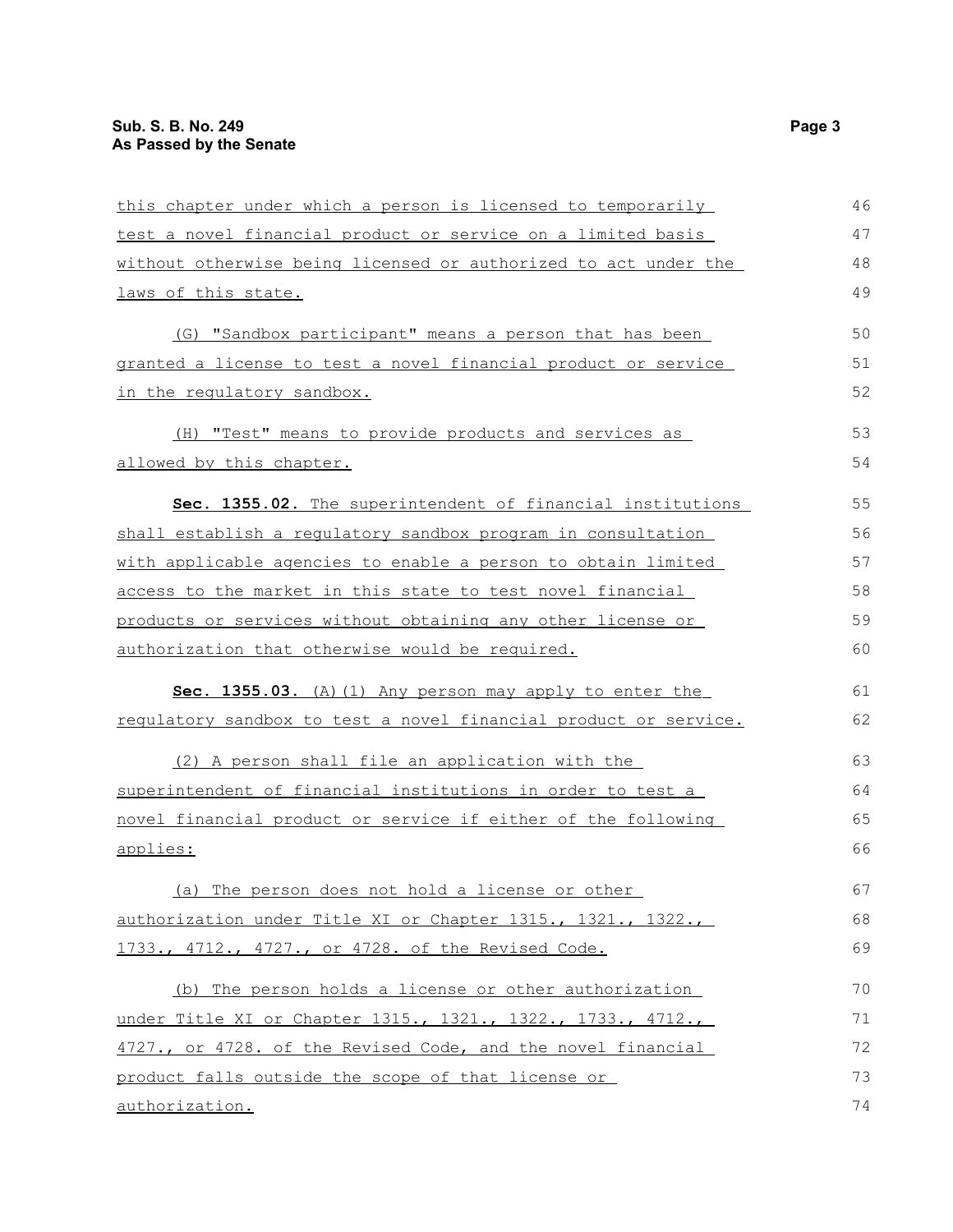| (3) A person shall file a separate application for each         | 75  |
|-----------------------------------------------------------------|-----|
| novel financial product or service sought to be tested.         | 76  |
| (B) The superintendent shall develop and make publicly          | 77  |
| available an application form.                                  | 78  |
| (1) The application form shall require the applicant to         | 79  |
| provide all of the following:                                   | 80  |
| (a) Evidence that the applicant is subject to the               | 81  |
| jurisdiction of the superintendent, which may be demonstrated   | 82  |
| through incorporation, residency, an agreement with the         | 83  |
| superintendent by which the sandbox participant agrees to be    | 84  |
| subject to the laws and courts of this state relating to any    | 85  |
| action arising out of the applicant's testing a novel financial | 86  |
| product or service in the regulatory sandbox, or otherwise;     | 87  |
| (b) Evidence that the applicant has established a location      | 88  |
| in the United States, whether physical or virtual, that is      | 89  |
| adequately accessible to the superintendent from which testing  | 90  |
| will be developed and performed and where all required records, | 91  |
| documents, and data will be maintained;                         | 92  |
| (c) Payment of an application fee established by the            | 93  |
| superintendent.                                                 | 94  |
| (2) The application form may require the applicant to           | 95  |
| provide the following information:                              | 96  |
| (a) Relevant personal and contact information for the           | 97  |
| applicant, including full legal names, addresses, telephone     | 98  |
| numbers, electronic mail addresses, web site addresses, and     | 99  |
| other information that the superintendent considers necessary;  | 100 |
| (b) Disclosure of any criminal convictions or pleas of          | 101 |
| quilty of the applicant and key personnel;                      | 102 |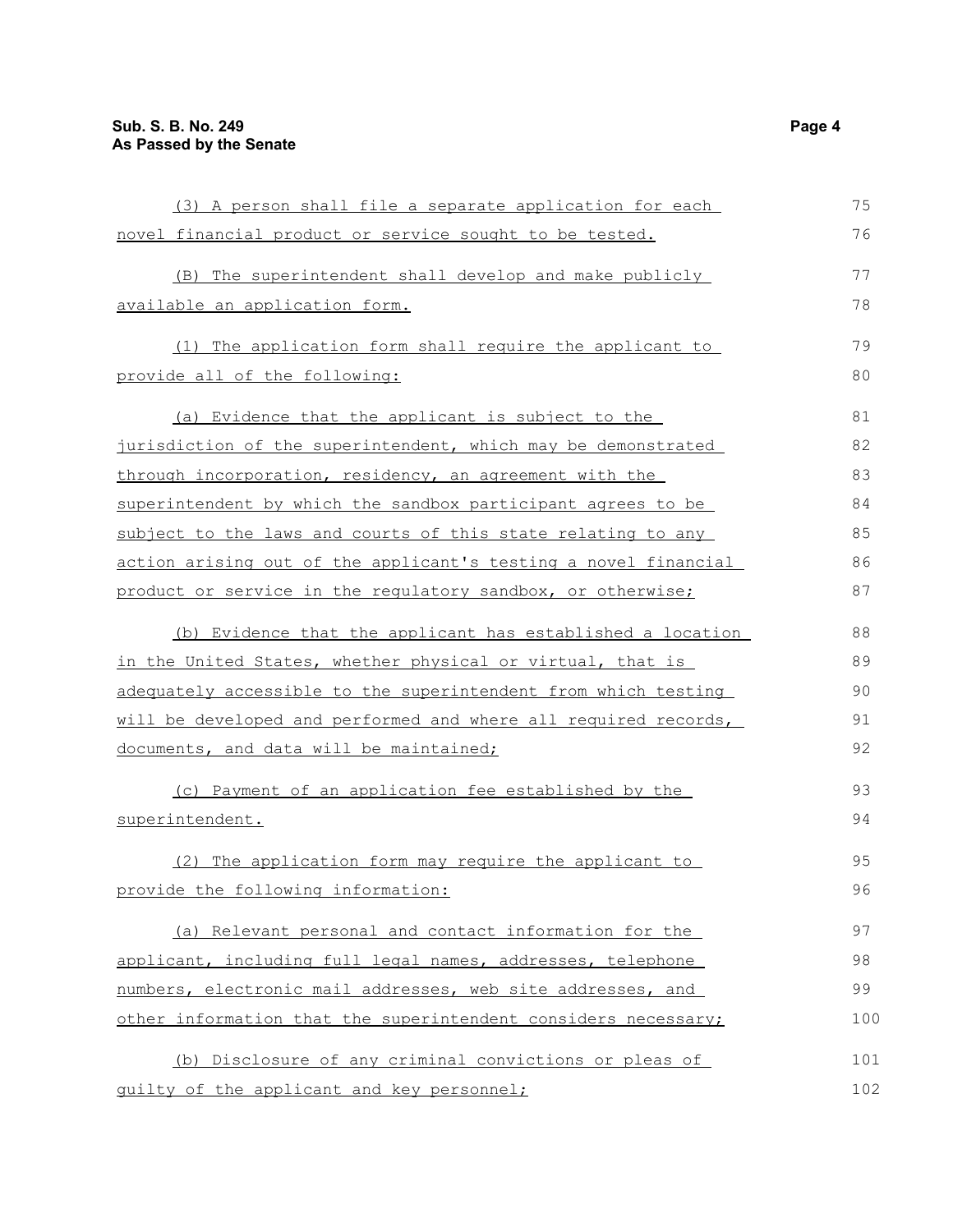| (c) A description of the novel financial product or              | 103 |
|------------------------------------------------------------------|-----|
| service desired to be tested, including statements regarding all | 104 |
| of the following:                                                | 105 |
| (i) How a novel financial product or service is subject to       | 106 |
| regulation outside of the regulatory sandbox;                    | 107 |
| (ii) How the novel financial product or service would            | 108 |
| benefit consumers;                                               | 109 |
| (iii) How the novel financial product or service is              | 110 |
| different from other products or services available in this      | 111 |
| state;                                                           | 112 |
| (iv) What risks will confront consumers that use or              | 113 |
| purchase the novel financial product or service;                 | 114 |
| (v) How entering the regulatory sandbox would enable a           | 115 |
| successful test of the novel financial product or service;       | 116 |
| (vi) A description of the proposed testing plan, including       | 117 |
| estimated time periods for market entry, market exit, and the    | 118 |
| pursuit of necessary licensure or authorization;                 | 119 |
| (vii) How the applicant would wind down the test and             | 120 |
| protect consumers if the test fails.                             | 121 |
| (3) As part of its application, an applicant may request         | 122 |
| that in testing a novel financial product or service, the        | 123 |
| applicant be exempt from the operation of any state law other    | 124 |
| than this chapter, including sections 1345.01 to 1345.13 of the  | 125 |
| Revised Code. In requesting an exemption, an applicant shall     | 126 |
| demonstrate why compliance would burden the applicant or hinder  | 127 |
| the test. The superintendent may grant or deny the request at    | 128 |
| the superintendent's discretion.                                 | 129 |
| (C)(1) After the applicant submits the application with          | 130 |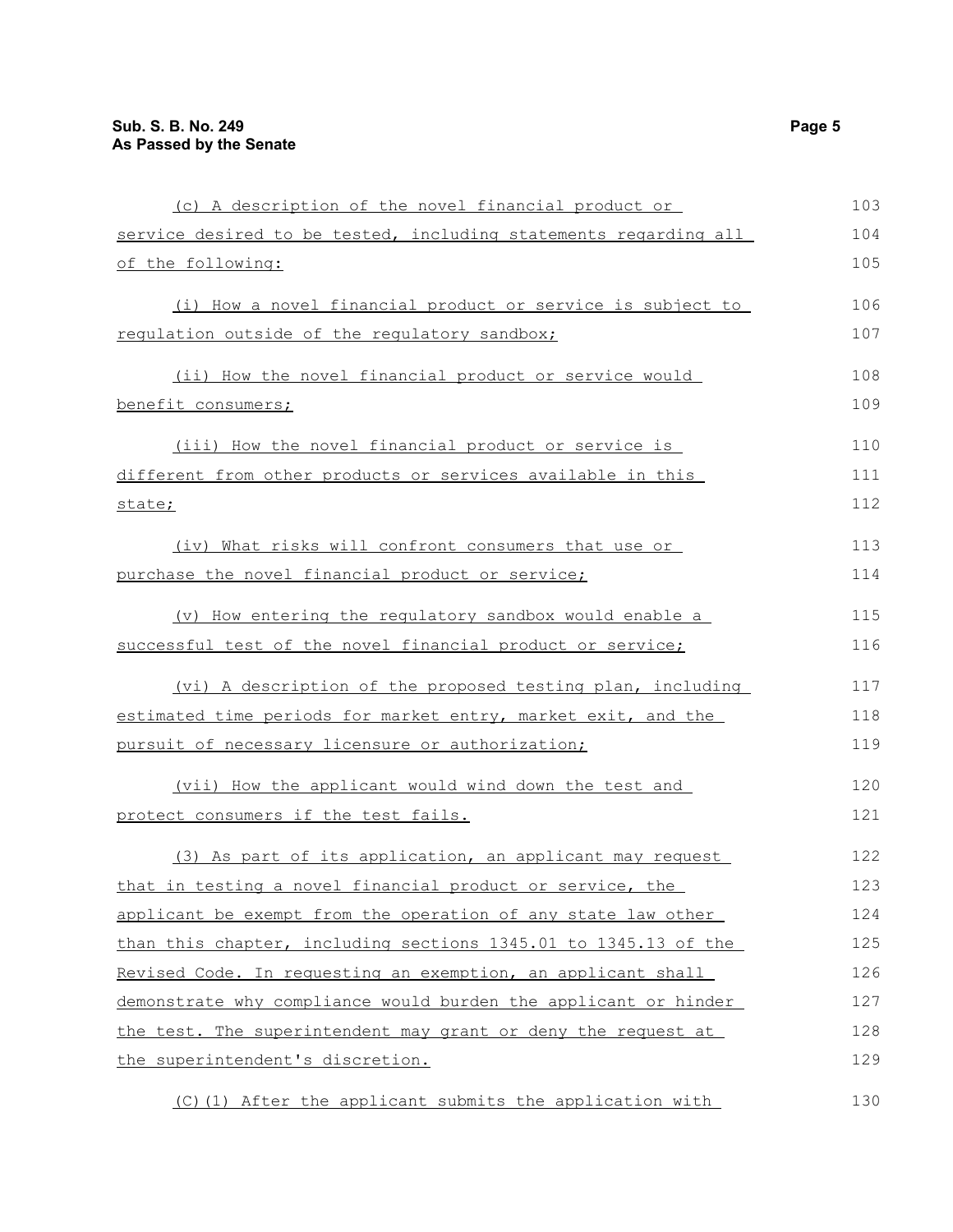the information required by division (B) of this section, the superintendent shall review the application. Not later than ninety days after an application is initially submitted, the superintendent shall approve or deny the application and notify the applicant of the decision unless the superintendent notifies the applicant within this time period that additional information is required. If additional information is required, the applicant shall have thirty days to file the additional information with the superintendent, and the superintendent shall have an additional ninety days from receipt of the additional information to approve or deny the application. The superintendent shall accept and review applications for entry into the regulatory sandbox on a rolling basis. (2) The superintendent may only approve an application if all of the following conditions are met: (a) The applicant has provided to the superintendent all of the information required by the application form and any additional information requested by the superintendent. (b) The applicant has paid the application fee. (c) The superintendent has consulted with all applicable agencies as described in section 1355.04 of the Revised Code. (d) The application contains sufficient information to demonstrate that the applicant has an adequate understanding of the novel financial product or service and a sufficient plan to test, monitor, and assess the novel financial product or service while ensuring consumers are protected from a test's failure. (e) If the novel financial product or service is a type of 131 132 133 134 135 136 137 138 139 140 141 142 143 144 145 146 147 148 149 150 151 152 153 154 155 156 157 158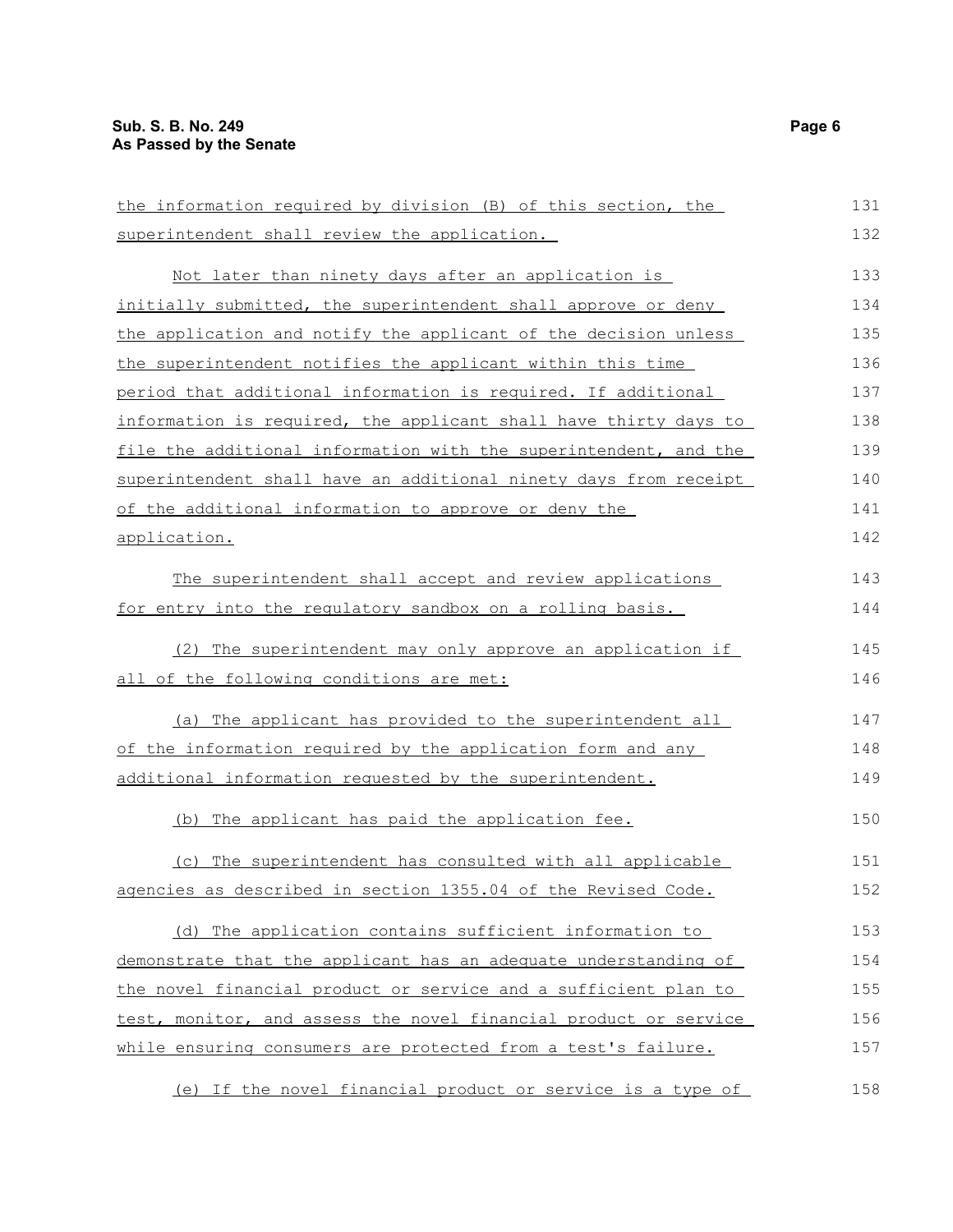| loan that would otherwise be subject to Chapter 1321. of the     | 159 |
|------------------------------------------------------------------|-----|
| Revised Code, the applicant has proven that the consumer will    | 160 |
| not be charged interest and fees in connection with the loan     | 161 |
| that exceed the maximum otherwise permitted for that type of     | 162 |
| loan under Chapter 1321. of the Revised Code.                    | 163 |
| (f) The applicant has met any other condition imposed by         | 164 |
| the superintendent.                                              | 165 |
| (3) The superintendent may consider the number of an             | 166 |
| applicant's competitors already in the sandbox as a factor in    | 167 |
| approving the application for the purpose of maintaining an      | 168 |
| appropriate level of competition within the sandbox.             | 169 |
| (4) The superintendent may deny an application in the            | 170 |
| superintendent's discretion but shall inform the applicant of    | 171 |
| all reasons for the denial. A denial is not an appealable action | 172 |
| for the purposes of section 119.12 of the Revised Code.          | 173 |
| (D) The superintendent has sole authority to make the            | 174 |
| final decision whether to admit a person into the regulatory     | 175 |
| <u>sandbox.</u>                                                  | 176 |
| Sec. 1355.04. The superintendent of financial institutions       | 177 |
| shall consult with all applicable agencies before admitting a    | 178 |
| person into the regulatory sandbox. This consultation may        | 179 |
| include seeking information about any of the following:          | 180 |
| (A) Whether the applicable agency previously has either:         | 181 |
| (1) Issued a license or other authorization to the               | 182 |
| applicant;                                                       | 183 |
| (2) Investigated, sanctioned, or pursued legal action            | 184 |
| against the applicant.                                           | 185 |
| (B) Whether the applicant could obtain a license or other        | 186 |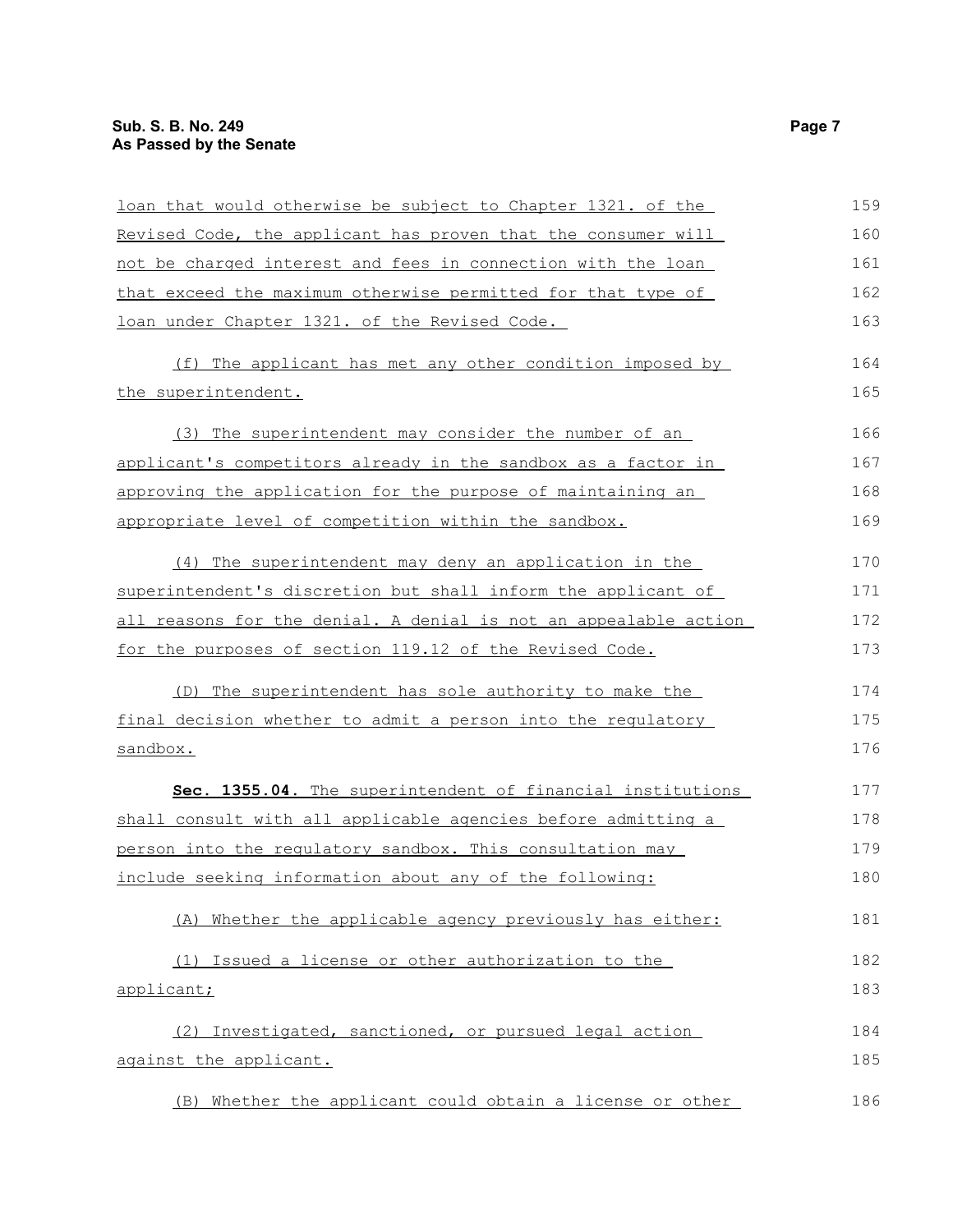| authorization from an applicable agency after exiting the        | 187 |
|------------------------------------------------------------------|-----|
| requlatory sandbox.                                              | 188 |
| Sec. 1355.05. (A) If the superintendent of financial             | 189 |
| institutions approves an application for entry into the          | 190 |
| requlatory sandbox, the applicant is considered a sandbox        | 191 |
| participant and the superintendent shall issue the sandbox       | 192 |
| participant a license number.                                    | 193 |
| (B) The superintendent and sandbox participant shall enter       | 194 |
| <u>into an agreement regarding the scope of the sandbox </u>     | 195 |
| participant's test including any restrictions or limits on       | 196 |
| testing such as the number of consumers permitted to use the     | 197 |
| novel financial product or service and any dollar limits.        | 198 |
| (C) The sandbox participant may test the novel financial         | 199 |
| product or service for a period of twenty-four months following  | 200 |
| the date of approval, unless the sandbox participant and         | 201 |
| superintendent agree to a shorter period of time. A sandbox      | 202 |
| participant may opt out of the sandbox prior to the expiration   | 203 |
| of the testing period. If a sandbox participant opts out early,  | 204 |
| it must comply with the requirements of section 1355.07 of the   | 205 |
| <u>Revised Code.</u>                                             | 206 |
| (D) This section does not restrict a sandbox participant         | 207 |
| that holds another license or authorization from acting pursuant | 208 |
| to and in accordance with that other license or authorization. A | 209 |
| sandbox participant that holds another license or authorization  | 210 |
| may continue to operate in accordance with that license or       | 211 |
| authorization with regard to financial products or services that | 212 |
| are not the novel financial product or service being tested in   | 213 |
| the regulatory sandbox.                                          | 214 |
| (E) Except as otherwise provided in this chapter, a              | 215 |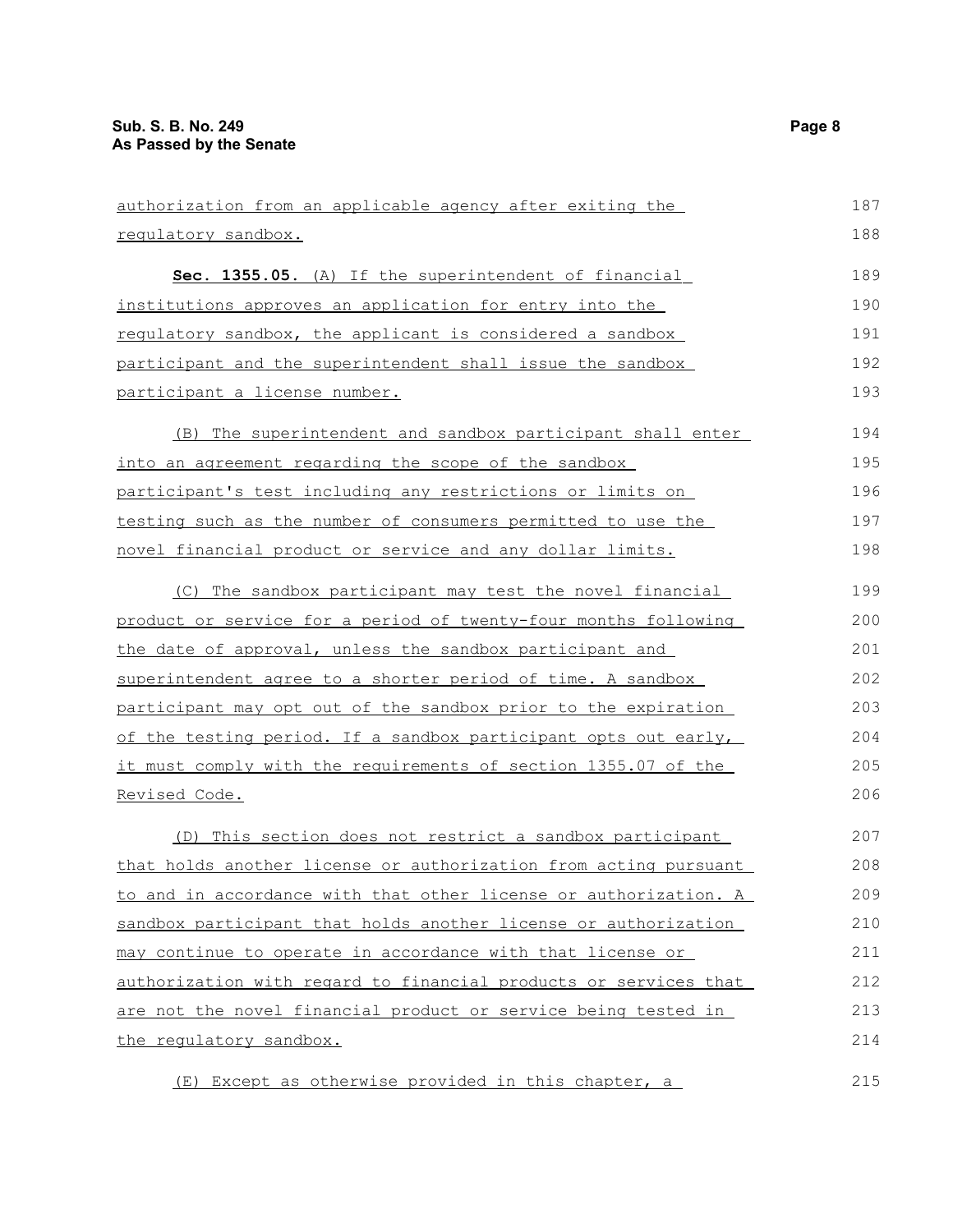| sandbox participant is not subject to state laws that establish  | 216 |
|------------------------------------------------------------------|-----|
| requirements pursuant to a license or authorization issued by an | 217 |
| applicable agency that otherwise would or may regulate a novel   | 218 |
| financial product or service.                                    | 219 |
| (F) The superintendent may determine that certain state          | 220 |
| laws that regulate a financial product or service apply to a     | 221 |
| sandbox participant. If the superintendent makes this            | 222 |
| determination and approves an application for entry into the     | 223 |
| requlatory sandbox, the superintendent shall notify the sandbox  | 224 |
| participant of the specific state regulatory laws that will      | 225 |
| apply to the sandbox participant.                                | 226 |
| (G) The superintendent may require applicants and sandbox        | 227 |
| participants to utilize a multistate licensing system in         | 228 |
| accordance with section 1181.23 of the Revised Code in complying | 229 |
| with this chapter.                                               | 230 |
| (H) It is the intent of the general assembly that a              | 231 |
| sandbox participant is deemed to possess an appropriate license  | 232 |
| under the laws of this state for purposes of any provision of    | 233 |
| federal law requiring state licensure or authorization.          | 234 |
| Sec. 1355.06. (A) Before providing a novel financial             | 235 |
| product or service to a consumer, a sandbox participant shall    | 236 |
| disclose to the consumer all of the following:                   | 237 |
| (1) The name and contact information of the sandbox              | 238 |
| participant, including the license number provided by the        | 239 |
| superintendent of financial institutions pursuant to division    | 240 |
| (A) of section 1355.05 of the Revised Code;                      | 241 |
| (2) That the novel financial product or service is               | 242 |
| authorized pursuant to the regulatory sandbox and, if            | 243 |
| applicable, that the sandbox participant does not have a license | 244 |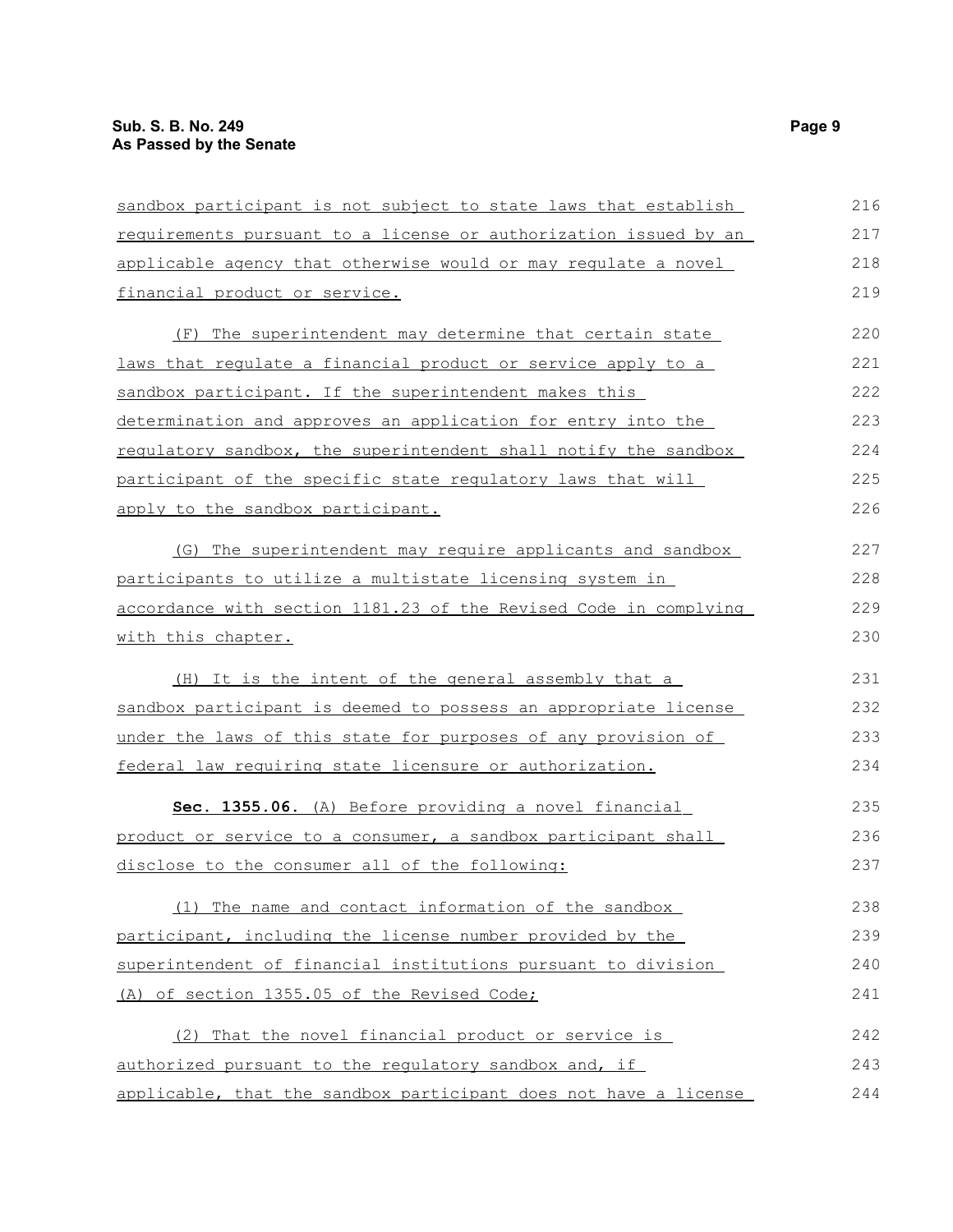| or other authorization to generally provide products or services | 245 |
|------------------------------------------------------------------|-----|
| under state laws that requlate a financial product or service    | 246 |
| that is outside the regulatory sandbox;                          | 247 |
| (3) That the state does not endorse or recommend the novel       | 248 |
| financial product or service;                                    | 249 |
| That the novel financial product or service is a<br>(4)          | 250 |
| temporary test that may be discontinued at the end of the        | 251 |
| testing period, including the expected end date of the testing   | 252 |
| period;                                                          | 253 |
| (5) That consumers may contact the superintendent to file        | 254 |
| complaints regarding the novel financial product or service      | 255 |
| being tested and provide the superintendent's telephone number   | 256 |
| and web site address where complaints may be filed.              | 257 |
| (B) The notifications prescribed by division (A) of this         | 258 |
| section shall be provided to consumers in a clear and            | 259 |
| conspicuous form. For internet- or application-based novel       | 260 |
| financial products or services, the sandbox participant shall    | 261 |
| require consumers to acknowledge receipt of these notifications  | 262 |
| before completion of a transaction.                              | 263 |
| (C) The superintendent may require a sandbox participant         | 264 |
| to make additional disclosures to consumers. When the            | 265 |
| superintendent approves an application for entry into the        | 266 |
| regulatory sandbox, the superintendent shall notify the sandbox  | 267 |
| participant of any additional required disclosures.              | 268 |
| Sec. 1355.07. (A) Not less than thirty days before the end       | 269 |
| of a sandbox participant's testing period, the sandbox           | 270 |
| participant shall do either of the following:                    | 271 |
| (1) Notify the superintendent of financial institutions          | 272 |
| that the sandbox participant will exit the regulatory sandbox,   | 273 |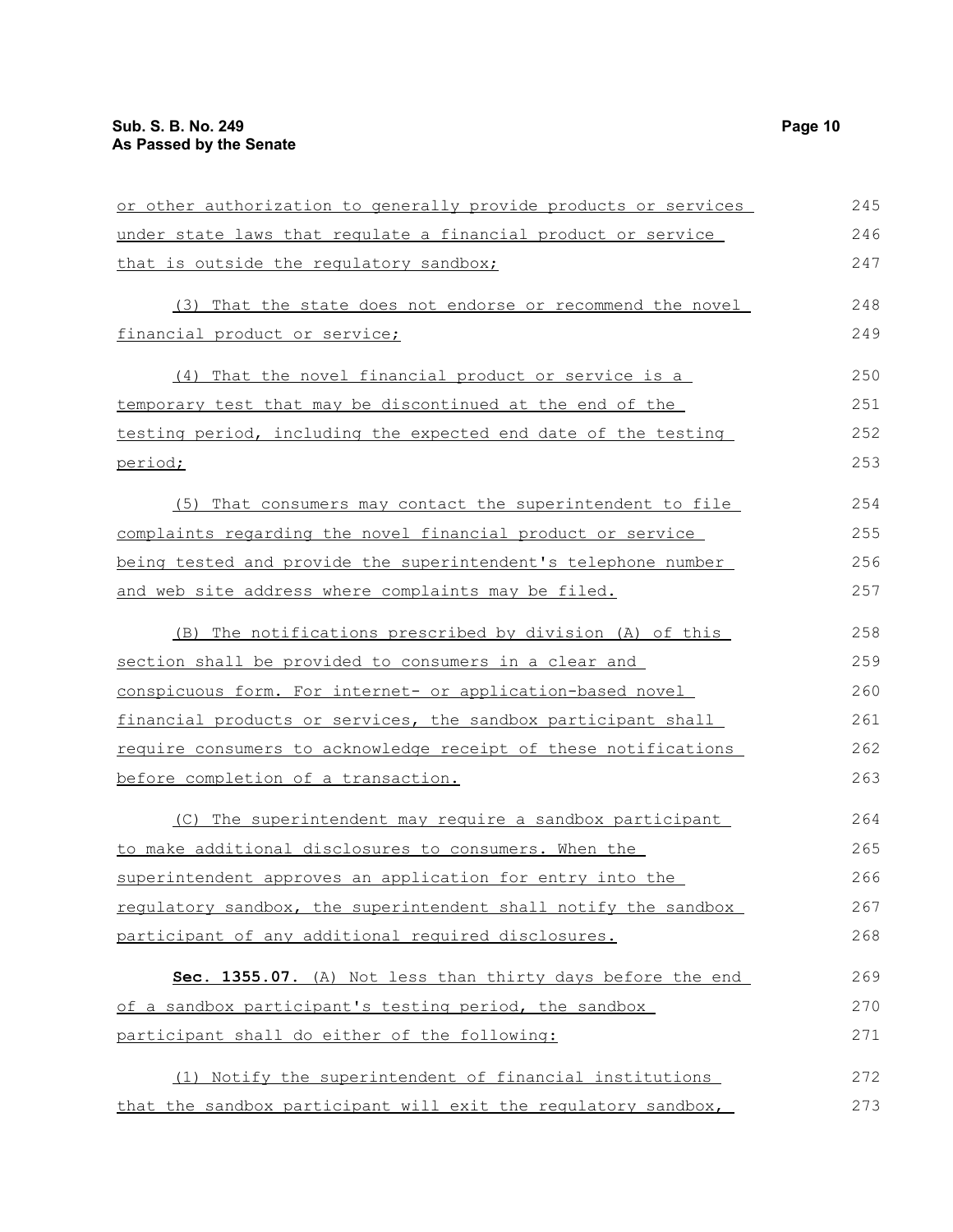| wind down its test, and cease offering the novel financial             | 274 |
|------------------------------------------------------------------------|-----|
| <u>product or service in the requlatory sandbox within sixty days </u> | 275 |
| of the end of the testing period;                                      | 276 |
| (2) Seek an extension pursuant to section 1355.08 of the               | 277 |
| Revised Code to pursue a license or other authorization required       | 278 |
| <u>by law.</u>                                                         | 279 |
| (B) If the superintendent does not receive notification                | 280 |
| pursuant to division (A) of this section, the requlatory sandbox       | 281 |
| testing period ends at the expiration of the time period               | 282 |
| designated by the superintendent pursuant to division (C) of           | 283 |
| section 1355.05 of the Revised Code, and the sandbox participant       | 284 |
| shall immediately cease offering novel financial products or           | 285 |
| services.                                                              | 286 |
| (C) If a test includes offering products or services that              | 287 |
| require ongoing duties, such as servicing a loan, the sandbox          | 288 |
| participant shall continue to fulfill those duties or arrange          | 289 |
| for another person to fulfill those duties after the date the          | 290 |
| sandbox participant exits the regulatory sandbox.                      | 291 |
| Sec. 1355.08. (A) A sandbox participant may request an                 | 292 |
| extension of the regulatory sandbox testing period for the             | 293 |
| purpose of pursuing a license or other authorization required by       | 294 |
| law.                                                                   | 295 |
| (B) The superintendent of financial institutions may grant             | 296 |
| or deny a request for an extension pursuant to division (A) of         | 297 |
| this section by the end of the testing period. The                     | 298 |
| superintendent shall not grant an extension that is effective          | 299 |
| for more than one year following the end of the initial                | 300 |
| requlatory sandbox testing period.                                     | 301 |
| (C) A sandbox participant that obtains an extension                    | 302 |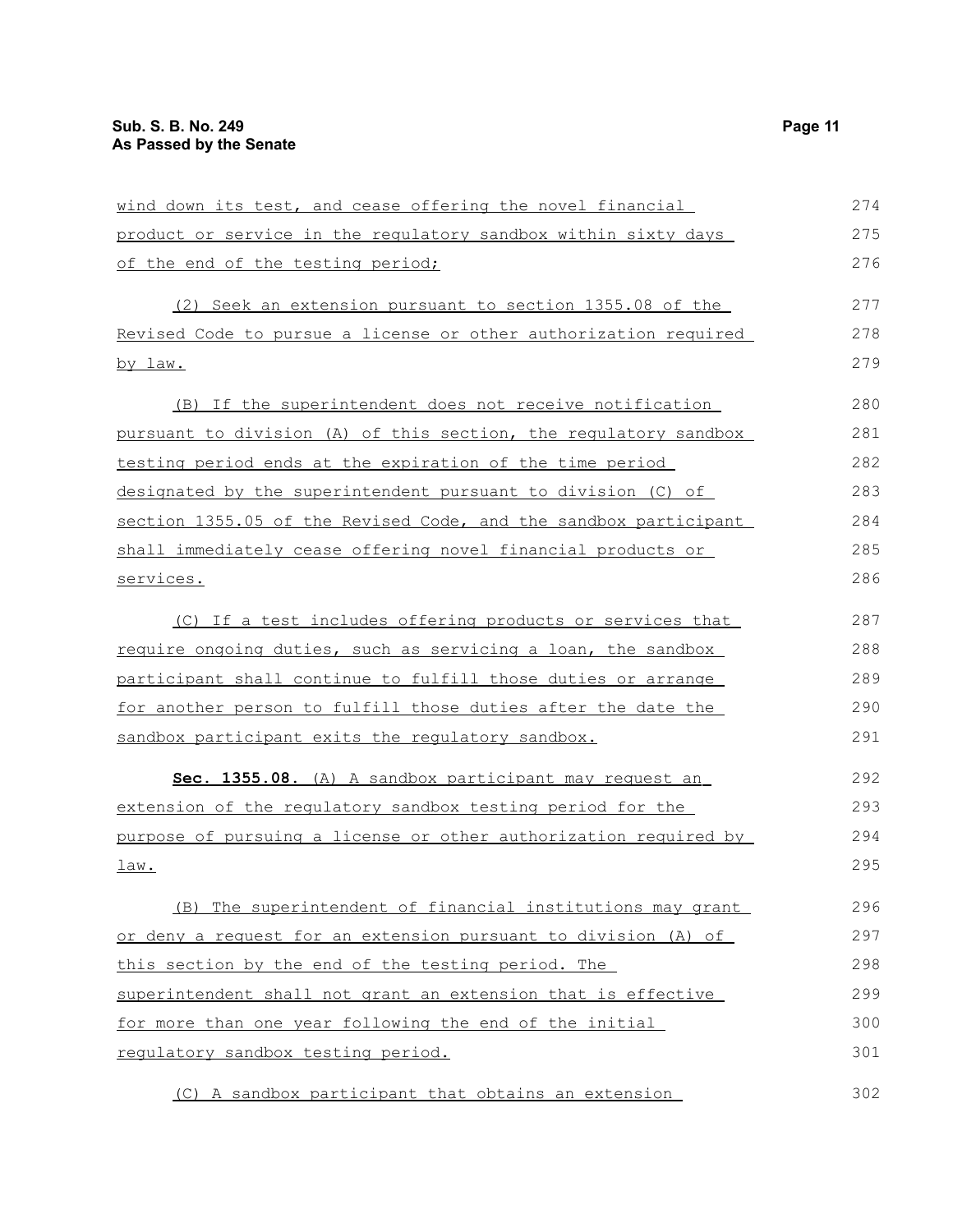| pursuant to division (B) of this section shall provide the       | 303 |
|------------------------------------------------------------------|-----|
| superintendent with a written report every three months that     | 304 |
| provides an update on the sandbox participant's efforts to       | 305 |
| obtain a license or other authorization, including any submitted | 306 |
| applications for licensure or other authorization, rejected      | 307 |
| applications, or issued licenses or other authorizations.        | 308 |
| Sec. 1355.09. (A) A sandbox participant shall retain             | 309 |
| records, documents, and data produced in the ordinary course of  | 310 |
| business regarding a novel financial product or service tested   | 311 |
| in the regulatory sandbox.                                       | 312 |
| (B) If a novel financial product or service fails before         | 313 |
| the end of the testing period, the sandbox participant shall     | 314 |
| notify the superintendent of financial institutions and report   | 315 |
| on actions taken to ensure consumers have not been harmed as a   | 316 |
| result of the failure of the novel financial product or service. | 317 |
| (C) A sandbox participant is subject to the requirements         | 318 |
| of section 1349.19 of the Revised Code and shall notify the      | 319 |
| superintendent of any breach of the security of the system as    | 320 |
| defined in section 1349.19 of the Revised Code.                  | 321 |
| Sec. 1355.10. (A) Except for the name of a sandbox               | 322 |
| participant and overview of a sandbox participant's novel        | 323 |
| financial product or service, records that are submitted to or   | 324 |
| obtained by the superintendent of financial institutions or an   | 325 |
| applicable agency pursuant to this chapter are not public        | 326 |
| records for the purposes of section 149.43 of the Revised Code   | 327 |
| and shall not be disclosed except in accordance with this        | 328 |
| section. The name of a sandbox participant and an overview of a  | 329 |
| sandbox participant's novel financial product or service are     | 330 |
| public records and may be disclosed.                             | 331 |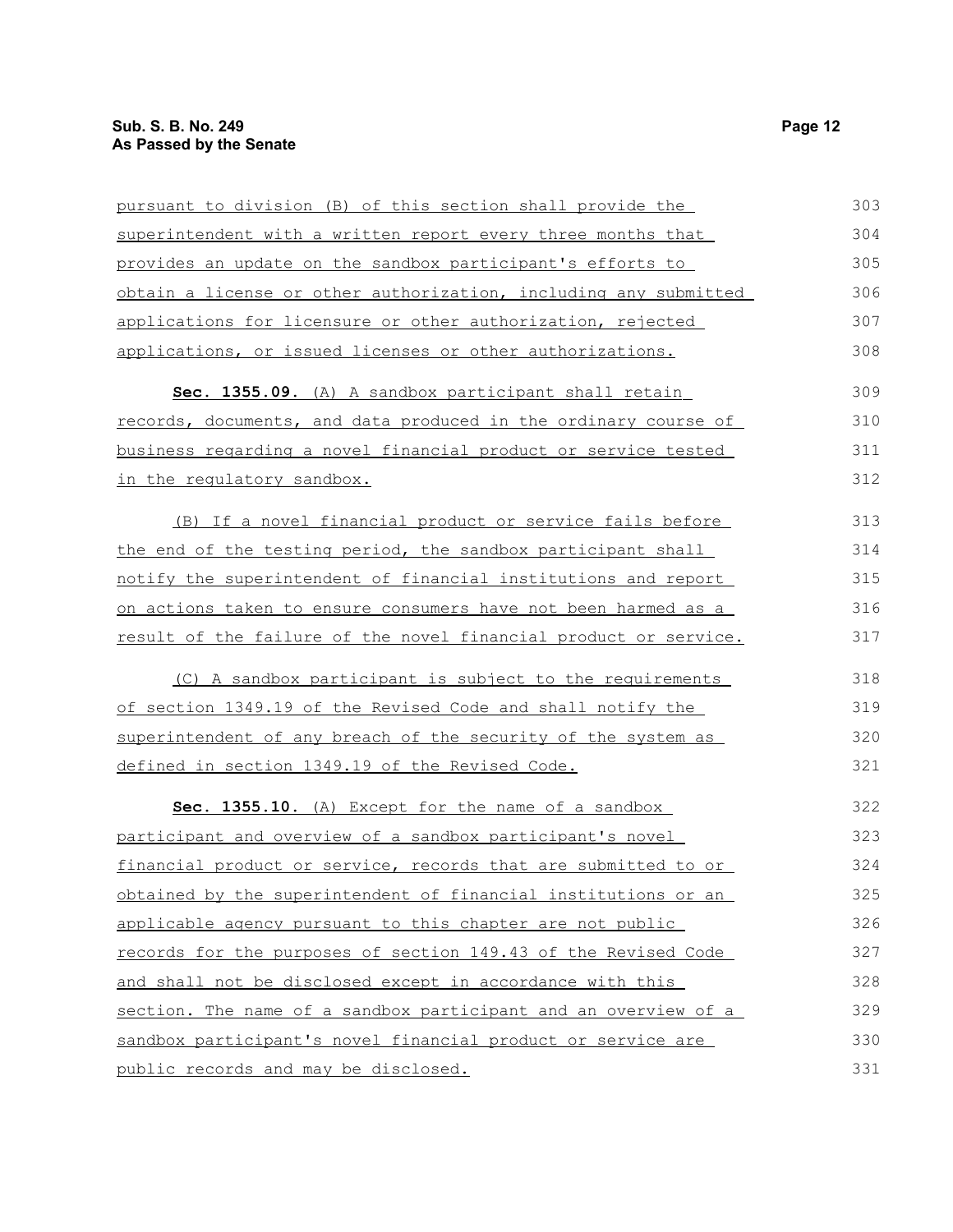| (B) The superintendent or applicable agency may disclose         | 332 |
|------------------------------------------------------------------|-----|
| records and information that are submitted or obtained pursuant  | 333 |
| to this chapter to any of the following:                         | 334 |
| (1) State and federal agencies;                                  | 335 |
| (2) Representatives of foreign countries that have               | 336 |
| regulatory or supervisory authority over the activities of the   | 337 |
| sandbox participant;                                             | 338 |
| (3) A federal, state, or county grand jury in response to        | 339 |
| <u>a lawful subpoena;</u>                                        | 340 |
| (4) The auditor of state for the purpose of conducting an        | 341 |
| audit authorized by law.                                         | 342 |
| (C) The superintendent and any applicable agency consulted       | 343 |
| by the superintendent pursuant to section 1355.04 of the Revised | 344 |
| Code are not liable for the disclosure of records, information,  | 345 |
| or data received or obtained pursuant to this chapter.           | 346 |
| (D) (1) The disclosure pursuant to division (B) of this          | 347 |
| section of a complaint or the results of an examination,         | 348 |
| inquiry, or investigation of a sandbox participant does not make | 349 |
| that information a public record and the superintendent or       | 350 |
| appropriate agency shall not disclose that information unless    | 351 |
| otherwise permitted to do so by a provision of the Revised Code. | 352 |
| (2) If a sandbox participant or the sandbox participant's        | 353 |
| holding company obtains information as a result of an            | 354 |
| examination, inquiry, or investigation, the sandbox participant  | 355 |
| or the sandbox participant's holding company shall not disclose  | 356 |
| that information to the general public unless the disclosure is  | 357 |
| required by law. A sandbox participant or the sandbox            | 358 |
| participant's holding company shall not disclose, use, or        | 359 |
| reference in any form comments, conclusions, or results of an    | 360 |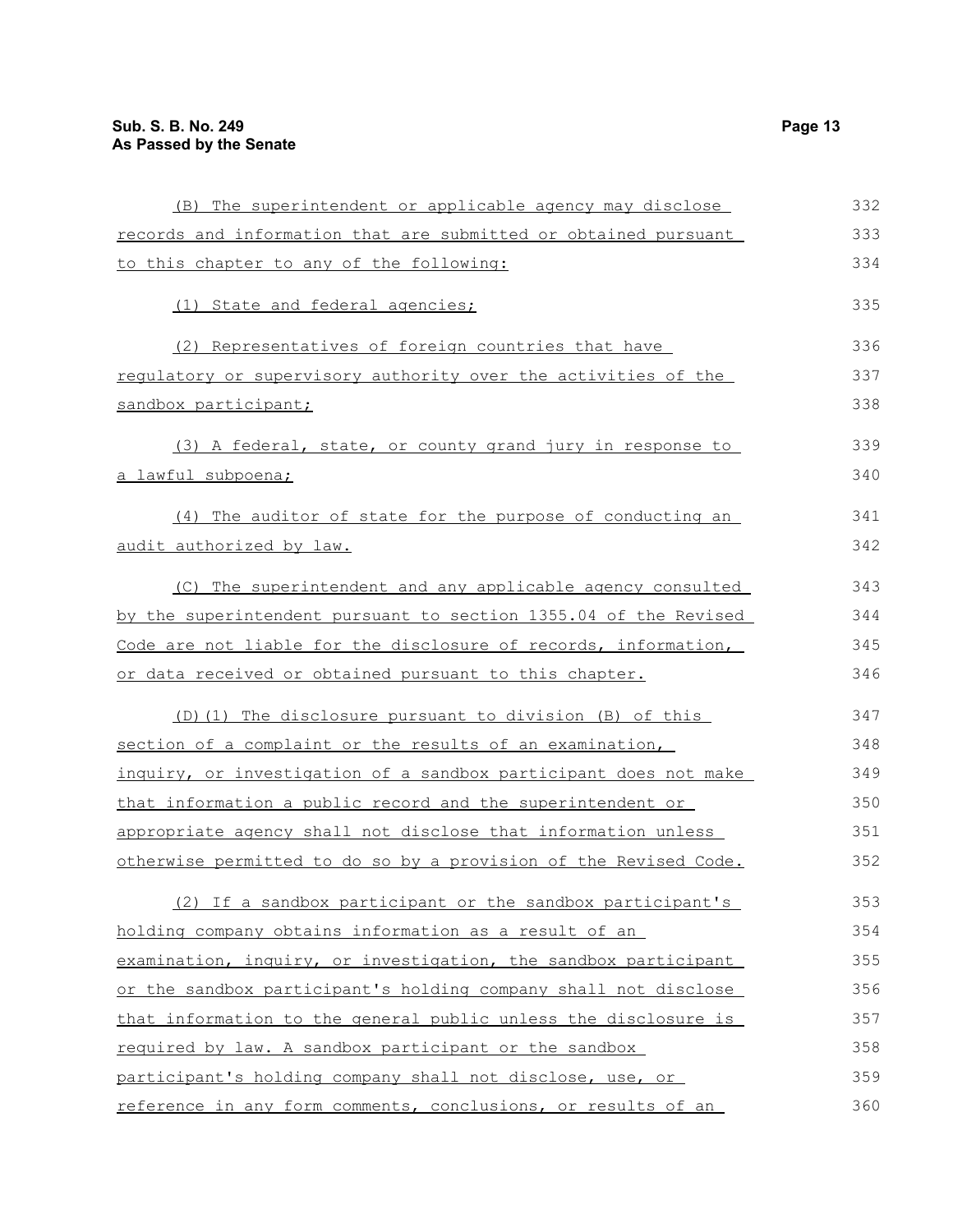| examination, inquiry, or investigation in any type of            | 361 |
|------------------------------------------------------------------|-----|
| communication to a consumer or potential consumer. A violation   | 362 |
| of division (D) (2) of this section is an unconscionable act or  | 363 |
| practice for the purposes of Chapter 1345. of the Revised Code.  | 364 |
| (E) This section shall not be construed to prohibit the          | 365 |
| disclosure of information that is admissible in evidence in a    | 366 |
| civil or criminal proceeding brought by a state or federal law   | 367 |
| enforcement agency to enforce or prosecute civil or criminal     | 368 |
| violations of law.                                               | 369 |
| Sec. 1355.11. (A) The superintendent of financial                | 370 |
| institutions may establish periodic reporting requirements for   | 371 |
| sandbox participants.                                            | 372 |
| (B) The superintendent may seek records, documents, and          | 373 |
| data from sandbox participants. Upon the superintendent's        | 374 |
| request, a sandbox participant shall make such records,          | 375 |
| documents, and data available for inspection by the              | 376 |
| superintendent.                                                  | 377 |
| (C) If the superintendent has reasonable cause to believe        | 378 |
| that a sandbox participant has engaged in, is engaging in, or is | 379 |
| about to engage in any practice or transaction that is in        | 380 |
| violation of this chapter, that constitutes an unfair act or     | 381 |
| practice or an unconscionable act or practice under Chapter      | 382 |
| 1345. of the Revised Code, or that constitutes a violation of a  | 383 |
| state or federal criminal law, the superintendent may revoke the | 384 |
| person's license to test one or more novel financial products or | 385 |
| services or order the sandbox participant to immediately         | 386 |
| discontinue a novel financial product or service in the          | 387 |
| requlatory sandbox. If, following revocation of a license or     | 388 |
| discontinuance of a novel financial product or service in        | 389 |
| accordance with this division, the person has any ongoing duties | 390 |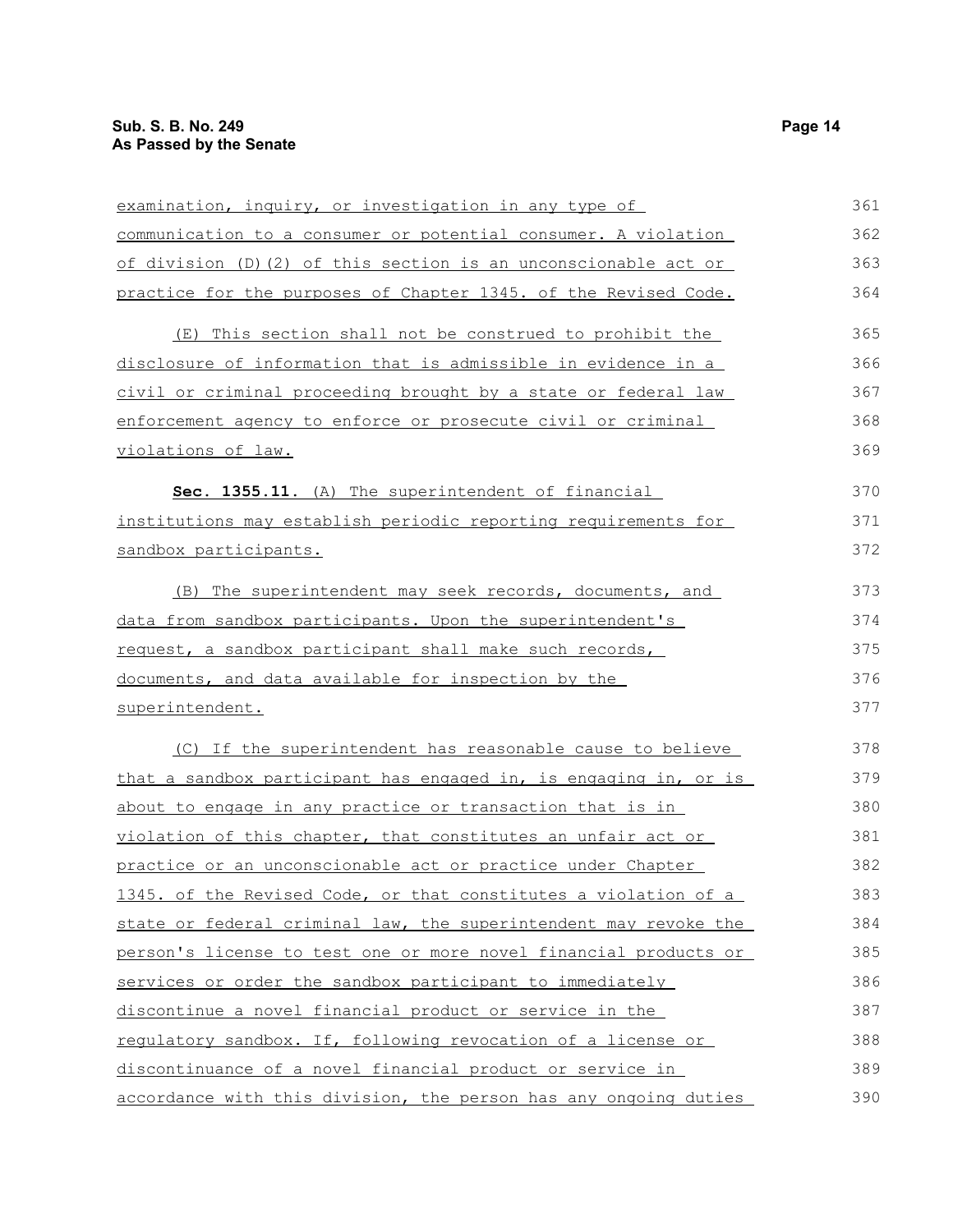| with respect to a novel financial product or service, the               | 391 |
|-------------------------------------------------------------------------|-----|
| superintendent shall, in the order, provide for the fulfillment         | 392 |
| of those duties.                                                        | 393 |
| (D) The revocation of a license or discontinuance of a                  | 394 |
| <u>novel financial product or service described in division (C) of </u> | 395 |
| this section is not an appealable action for the purposes of            | 396 |
| section 119.12 of the Revised Code.                                     | 397 |
| (E) If a novel financial product or service is a type of                | 398 |
| loan that would otherwise be subject to Chapter 1321. of the            | 399 |
| Revised Code, the sandbox participant offering that product or          | 400 |
| service shall not charge interest and fees in connection with           | 401 |
| the loan that exceed the maximum otherwise permitted for that           | 402 |
| <u>type of loan under Chapter 1321. of the Revised Code.</u>            | 403 |
| (F) A sandbox participant is subject to sections 1345.01                | 404 |
| to 1345.13 of the Revised Code unless exempted pursuant to              | 405 |
| division (B) (3) of section 1355.03 of the Revised Code. A new          | 406 |
| motor vehicle dealer licensed under Chapter 4517. of the Revised        | 407 |
| Code or any other third party who assists a consumer in                 | 408 |
| financing a good or service with a novel financial product or           | 409 |
| service offered by a sandbox participant is not subject to              | 410 |
| sections 1345.01 to 1345.13 of the Revised Code with respect to         | 411 |
| <u>such assistance.</u>                                                 | 412 |
| (G) The superintendent may enter into agreements with                   | 413 |
| state, federal, or foreign regulators that allow sandbox                | 414 |
| participants to operate in other jurisdictions and allow                | 415 |
| entities authorized to operate in other jurisdictions to be             | 416 |
| recognized as sandbox participants in this state.                       | 417 |
| (H) The superintendent may work with any other state or                 | 418 |
| federal agency to implement the regulatory sandbox program,             | 419 |